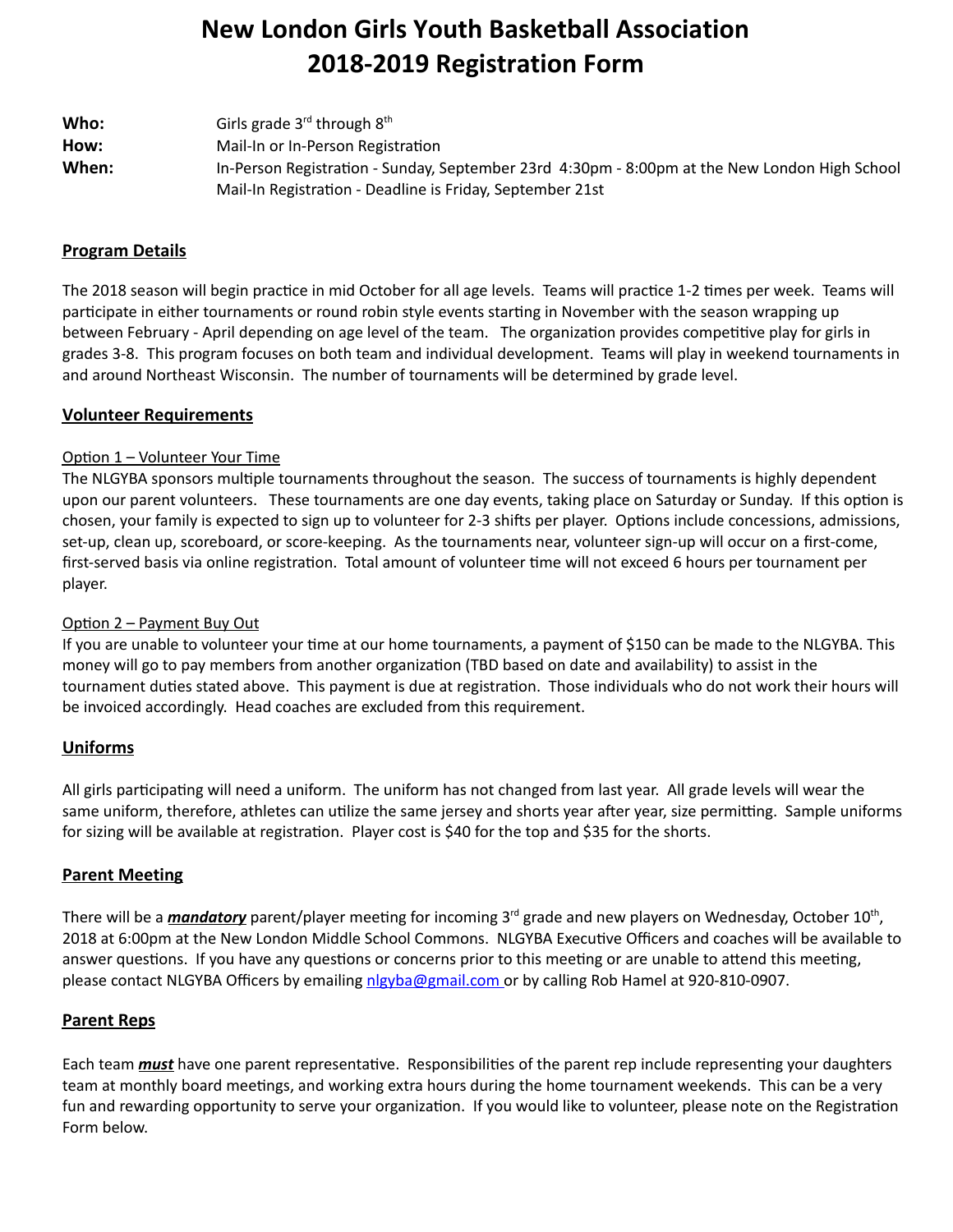# **New London Girls Youth Basketball Association 2018-2019 Registration Form**

| <b>Player Name:</b>                                        |                                                                            |
|------------------------------------------------------------|----------------------------------------------------------------------------|
| Grade:                                                     |                                                                            |
| <b>Parent/Guardian Name:</b>                               |                                                                            |
|                                                            |                                                                            |
| <b>Parent/Guardian Name:</b>                               |                                                                            |
|                                                            |                                                                            |
|                                                            |                                                                            |
| <b>Address:</b>                                            |                                                                            |
|                                                            |                                                                            |
|                                                            |                                                                            |
| <b>Emergency Contact:</b>                                  | Phone: ________________________                                            |
|                                                            |                                                                            |
| <b>Jersey Number</b>                                       | <b>Secondary Choice</b> _____                                              |
| Jersey Size: (Circle)                                      | <b>YS</b><br>YM YL<br><b>AS</b><br>AM<br>AL AXL                            |
| <b>Shorts Size: (Circle)</b>                               | <b>YL</b><br>AS AM AL AXL<br>YS<br>YM                                      |
| <b>Warm-Up Shirt Size: (Circle)</b>                        | <b>YXL</b><br><b>AS</b><br>YS<br>YM<br><b>YL</b><br>AM<br><b>AL</b><br>AXL |
| <b>Registration:</b>                                       | $\square$ \$50                                                             |
| Jersey:                                                    | □ \$40                                                                     |
| Shorts:                                                    | $\square$ \$35                                                             |
| <b>Volunteer Buyout Option:</b>                            | $\Box$ \$150 Buy-Out                                                       |
| Total:                                                     | Check # 2007 2007 2008                                                     |
| <b>Parent Rep:</b>                                         | $\Box$ Yes, I would like to volunteer                                      |
| <b>Coaching:</b>                                           | $\Box$ Yes, please contact me about coaching opportunities                 |
| Mail form and fee to:<br><b>NLGYBA</b><br>$DCD$ $DQ$ $IAP$ |                                                                            |

PO Box 145 New London, WI. 54961